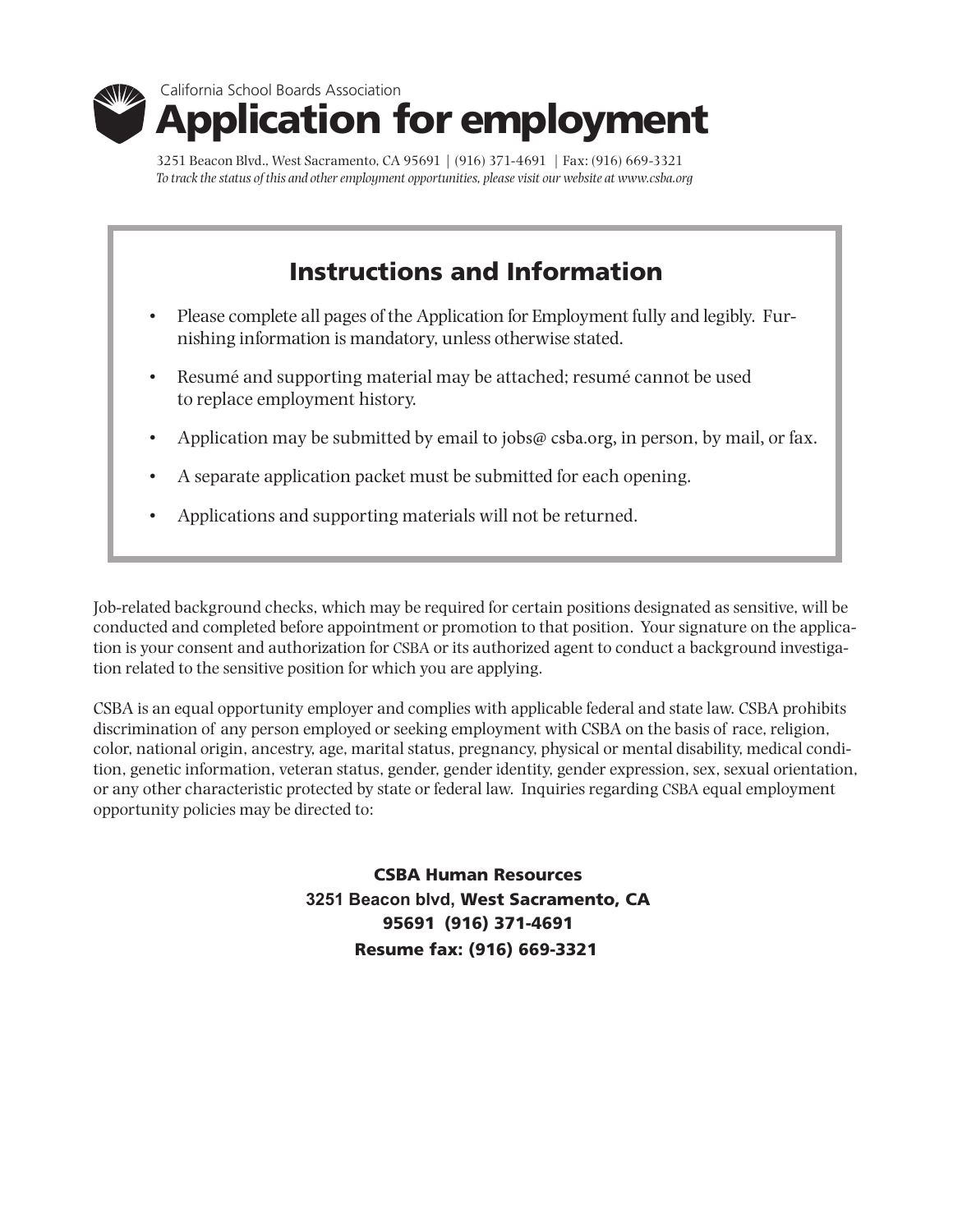

### Please type or print clearly using a pen

|                                                                                     |                                                                                                                                                                                                                                                                                                                                                                                                                                 | $\begin{tabular}{c} Name: \hspace{2.5cm} \textbf{(LAST)} \end{tabular}$ | (FIRST)                                                                                                                                                                                                                                                                                        | (MIDDLE)          |       |  |
|-------------------------------------------------------------------------------------|---------------------------------------------------------------------------------------------------------------------------------------------------------------------------------------------------------------------------------------------------------------------------------------------------------------------------------------------------------------------------------------------------------------------------------|-------------------------------------------------------------------------|------------------------------------------------------------------------------------------------------------------------------------------------------------------------------------------------------------------------------------------------------------------------------------------------|-------------------|-------|--|
|                                                                                     |                                                                                                                                                                                                                                                                                                                                                                                                                                 |                                                                         |                                                                                                                                                                                                                                                                                                |                   |       |  |
|                                                                                     |                                                                                                                                                                                                                                                                                                                                                                                                                                 |                                                                         | (CITY)                                                                                                                                                                                                                                                                                         | (STATE)           | (ZIP) |  |
|                                                                                     |                                                                                                                                                                                                                                                                                                                                                                                                                                 |                                                                         | (BUSINESS)                                                                                                                                                                                                                                                                                     | (MESSAGE OR CELL) |       |  |
|                                                                                     |                                                                                                                                                                                                                                                                                                                                                                                                                                 |                                                                         |                                                                                                                                                                                                                                                                                                |                   |       |  |
|                                                                                     | $\Box$ Yes $\Box$ No                                                                                                                                                                                                                                                                                                                                                                                                            |                                                                         | 1. You must be at least 18 years of age, or, if under 18, you must have graduated from high school or<br>have a valid work permit in order to be employed by CSBA. Do you meet this requirement?                                                                                               |                   |       |  |
|                                                                                     | 2. If hired, can you present evidence of your U.S. citizenship or proof of your legal right to work in this coun-<br>try? $\Box$ Yes $\Box$ No                                                                                                                                                                                                                                                                                  |                                                                         |                                                                                                                                                                                                                                                                                                |                   |       |  |
|                                                                                     | 3. Are you able to perform the essential functions of the job for which you are applying, either with or without<br>reasonable accommodation? $\Box$ Yes $\Box$ No<br>If no, describe the functions that cannot be performed.<br>CSBA complies with the Americans with Disabilities Act (ADA) and will consider reasonable accommoda-<br>tions that may allow eligible applicants and employees to perform essential functions. |                                                                         |                                                                                                                                                                                                                                                                                                |                   |       |  |
| 4.                                                                                  |                                                                                                                                                                                                                                                                                                                                                                                                                                 |                                                                         | Are you available to work: (check all appropriate spaces) $\Box$ Weekends $\Box$ Holidays $\Box$ Overtime                                                                                                                                                                                      |                   |       |  |
|                                                                                     |                                                                                                                                                                                                                                                                                                                                                                                                                                 | 5. Do you have any relatives employed by CSBA? $\Box$ Yes $\Box$ No     |                                                                                                                                                                                                                                                                                                |                   |       |  |
| (If YES, please provide name(s), department(s) and relationship(s)) $\qquad \qquad$ |                                                                                                                                                                                                                                                                                                                                                                                                                                 |                                                                         |                                                                                                                                                                                                                                                                                                |                   |       |  |
|                                                                                     |                                                                                                                                                                                                                                                                                                                                                                                                                                 |                                                                         | Questions 6 and 7 MUST BE ANSWERED for application to be considered.                                                                                                                                                                                                                           |                   |       |  |
|                                                                                     |                                                                                                                                                                                                                                                                                                                                                                                                                                 |                                                                         | 6. Have you ever been released or discharged from employment or resigned to avoid such release or<br>discharge? $\Box$ Yes $\Box$ No (If YES, please explain): Date of discharge or resignation:                                                                                               |                   |       |  |
|                                                                                     |                                                                                                                                                                                                                                                                                                                                                                                                                                 |                                                                         |                                                                                                                                                                                                                                                                                                |                   |       |  |
| 7.                                                                                  |                                                                                                                                                                                                                                                                                                                                                                                                                                 |                                                                         | Since your 18th birthday, have you been convicted of a felony? $\Box$ Yes $\Box$ No<br>Since your 18th birthday, have you been convicted of a serious misdemeanor? $\Box$ Yes $\Box$ No<br>If yes to either question, please list circumstances, place(s), and date(s): $\sqrt{\frac{2}{\pi}}$ |                   |       |  |

**A conviction will not necessarily disqualify you from employment**. Convictionsfor marijuana-related offensesthat are more than two years old need not be listed. Your case will be considered individually, in relation to the position for which you have applied.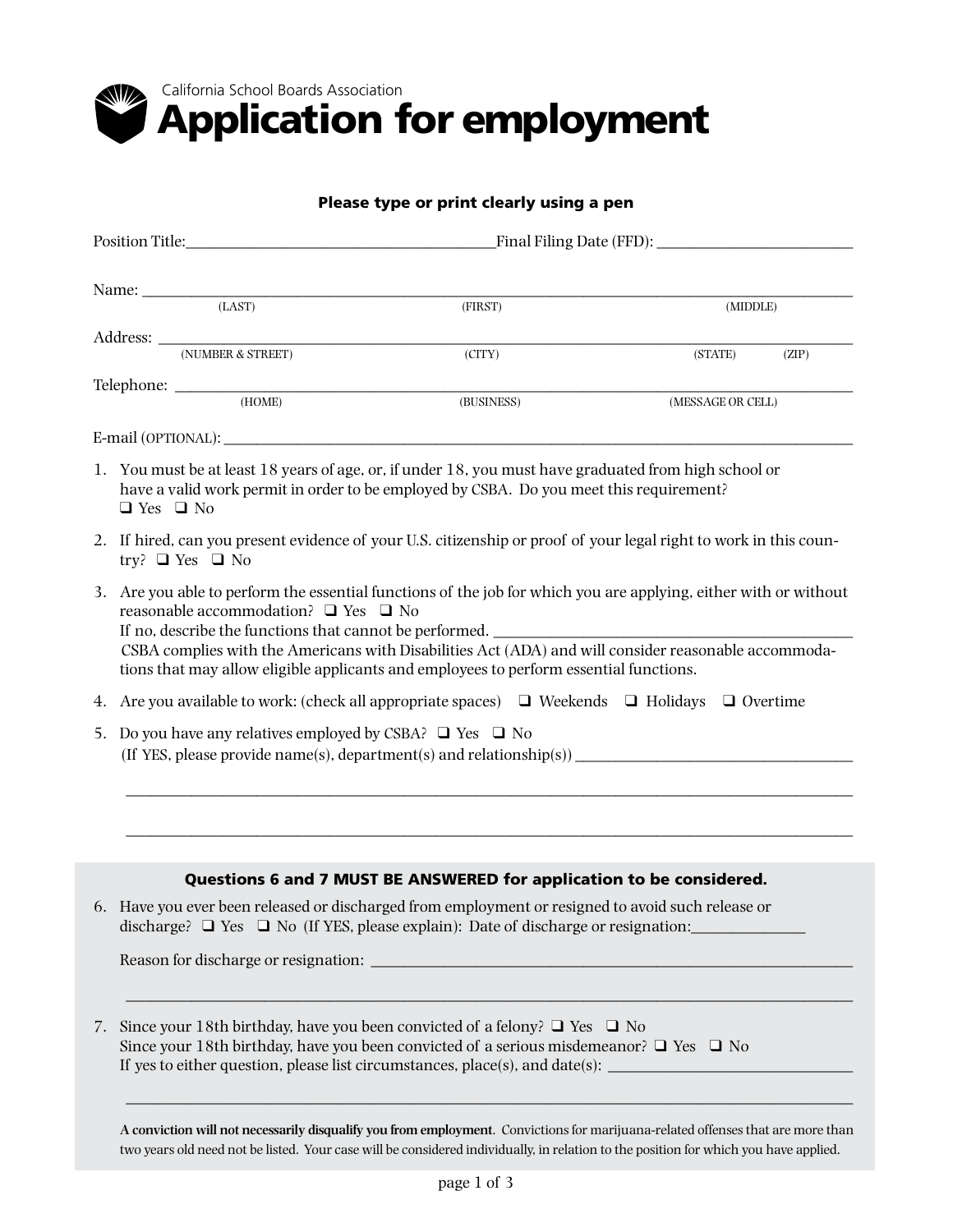| 8. Have you ever worked for CSBA? $\Box$ Yes $\Box$ No     |  |
|------------------------------------------------------------|--|
| If YES, please list dates you were employed by CSBA: From: |  |

9. Driver's license # \_\_\_\_\_\_\_\_\_\_\_\_\_\_\_\_\_\_\_\_\_\_\_\_\_\_\_\_\_\_\_\_\_\_\_\_\_\_\_\_\_\_\_\_\_\_\_\_\_\_\_\_\_\_\_State:\_\_\_\_\_\_\_\_\_\_\_\_\_\_\_

#### 10. **Education and Training** *(include military training)* You may attach additional information.

| EDUCATION/TRAINING FACILITY<br>(LIST NAME & LOCATION) | <b>SUBJECTS STUDIED</b><br>(LIST MAJOR & MINOR, IF APPLICABLE) | <b>UNITS</b><br>TAKEN | <b>DEGREE RECEIVED</b><br>(AA, BS, MS, PHD, ETC.) |
|-------------------------------------------------------|----------------------------------------------------------------|-----------------------|---------------------------------------------------|
|                                                       |                                                                |                       |                                                   |
|                                                       |                                                                |                       |                                                   |
|                                                       |                                                                |                       |                                                   |
|                                                       |                                                                |                       |                                                   |

## 11. **Professional/Technical Licenses/Certificates**

*(Mandatory only if required for the position for which you are applying)*

| TYPE OF LICENSE OR CERTIFICATE | $LIC/CERT$ # | STATE/ORGANIZATION ISSUED BY | <b>EXPIRATION DATE</b> |
|--------------------------------|--------------|------------------------------|------------------------|
|                                |              |                              |                        |
|                                |              |                              |                        |
|                                |              |                              |                        |
|                                |              |                              |                        |
|                                |              |                              |                        |
|                                |              |                              |                        |

12. Language(s) other than English:

 $\blacksquare$ 

| Language $(s)$ |  |  |  | $\Box$ Speak $\Box$ Read $\Box$ Write $\Box$ Interpret and/or Translate |
|----------------|--|--|--|-------------------------------------------------------------------------|
|----------------|--|--|--|-------------------------------------------------------------------------|

**Employment Record:** List your present or most recent employer first. Describe your employment history, accounting for all time during at least the past five years. You may include volunteer and paid experience. DO NOT substitute a resume. You may attach additional information.

## **May we contact each of your current or previous employers?**  $\Box$  Yes  $\Box$  No

| DatesEmployedFrom: To:                                                            |  |
|-----------------------------------------------------------------------------------|--|
| JobDuties (brief statement; be sure to list al lduties related to this position): |  |
|                                                                                   |  |
|                                                                                   |  |
| Reasonfor leaving:                                                                |  |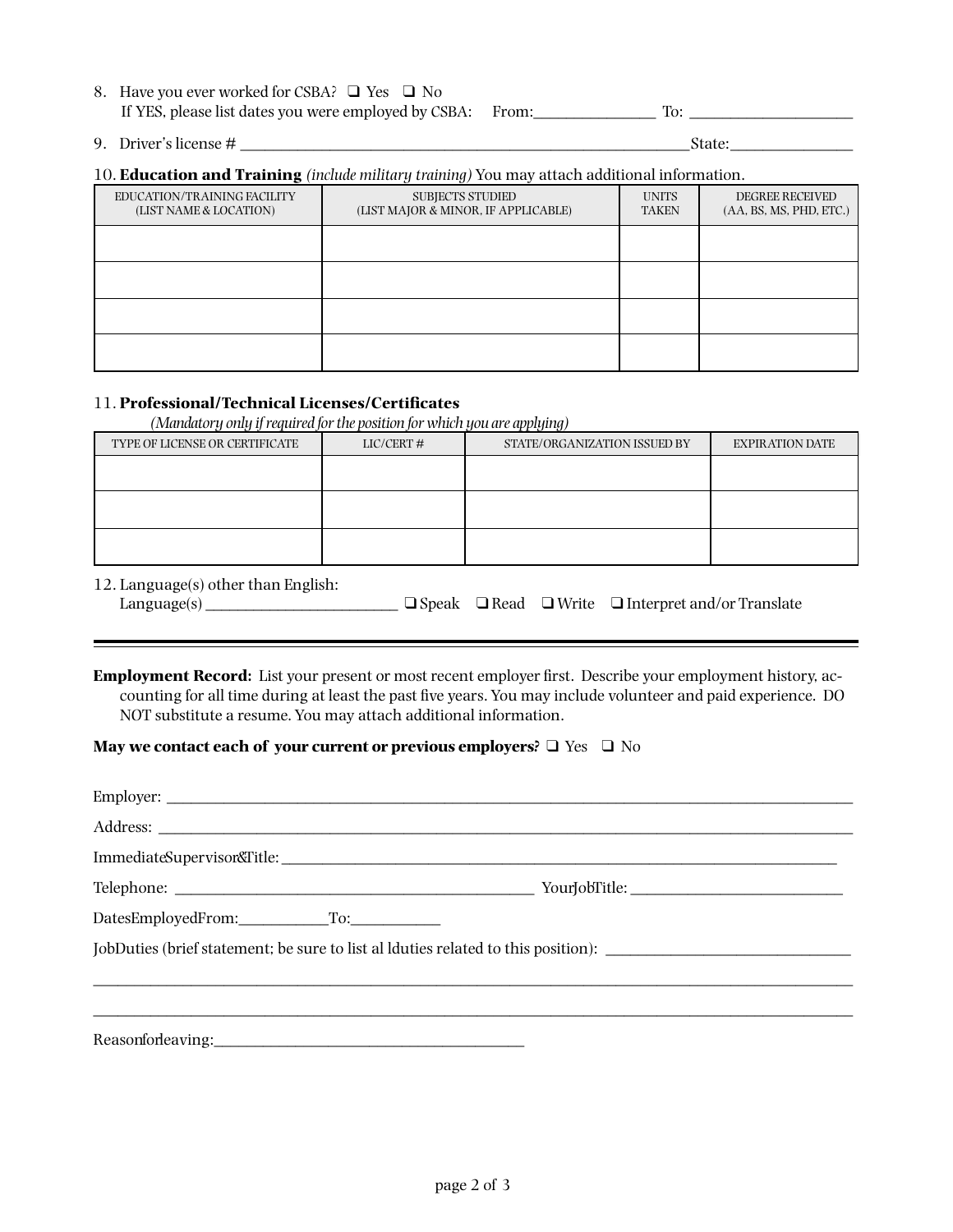|                 | DatesEmployedFrom: To:                                                                                                                                                                                                                                                                                                                                                                                                                                                                                                                                                                                                                                           |  |  |  |  |
|-----------------|------------------------------------------------------------------------------------------------------------------------------------------------------------------------------------------------------------------------------------------------------------------------------------------------------------------------------------------------------------------------------------------------------------------------------------------------------------------------------------------------------------------------------------------------------------------------------------------------------------------------------------------------------------------|--|--|--|--|
|                 | JobDuties (brief statement; be sure to list al lduties related to this position): ____________________________                                                                                                                                                                                                                                                                                                                                                                                                                                                                                                                                                   |  |  |  |  |
|                 |                                                                                                                                                                                                                                                                                                                                                                                                                                                                                                                                                                                                                                                                  |  |  |  |  |
|                 |                                                                                                                                                                                                                                                                                                                                                                                                                                                                                                                                                                                                                                                                  |  |  |  |  |
|                 |                                                                                                                                                                                                                                                                                                                                                                                                                                                                                                                                                                                                                                                                  |  |  |  |  |
|                 |                                                                                                                                                                                                                                                                                                                                                                                                                                                                                                                                                                                                                                                                  |  |  |  |  |
|                 |                                                                                                                                                                                                                                                                                                                                                                                                                                                                                                                                                                                                                                                                  |  |  |  |  |
|                 |                                                                                                                                                                                                                                                                                                                                                                                                                                                                                                                                                                                                                                                                  |  |  |  |  |
|                 |                                                                                                                                                                                                                                                                                                                                                                                                                                                                                                                                                                                                                                                                  |  |  |  |  |
|                 | JobDuties(brief statement; be sure to list al lduties related to this position): _____________________________                                                                                                                                                                                                                                                                                                                                                                                                                                                                                                                                                   |  |  |  |  |
|                 |                                                                                                                                                                                                                                                                                                                                                                                                                                                                                                                                                                                                                                                                  |  |  |  |  |
|                 |                                                                                                                                                                                                                                                                                                                                                                                                                                                                                                                                                                                                                                                                  |  |  |  |  |
|                 |                                                                                                                                                                                                                                                                                                                                                                                                                                                                                                                                                                                                                                                                  |  |  |  |  |
|                 |                                                                                                                                                                                                                                                                                                                                                                                                                                                                                                                                                                                                                                                                  |  |  |  |  |
| <b>INITIALS</b> | I hereby certify that I have not knowingly withheld any information that might adversely affect my chances for employment<br>and that the answers given by me are true and correct to the best of my knowledge. I further certify that I, the undersigned<br>applicant, have personally completed this application. I understand that any omission or misstatement of material fact on<br>this application or on any document used to secure employment shall be grounds for rejection of this application or for im-<br>mediate discharge if I am employed, regardless of the time elapsed before discovery.                                                    |  |  |  |  |
| <b>INITIALS</b> | I hereby authorize the company to thoroughly investigate my references, work record, education and other matters related<br>to my suitability for employment and, further authorize the references I have listed to disclose to the company any and all<br>letters, reports, and other information related to my work records, without giving me prior notice of such disclosure. In<br>addition I hereby release the company, my former employers, and all other persons, corporations, partnerships, and associa-<br>tions from any and all claims, demands, or liabilities arising out of or in any way related to such investigation or disclosure.          |  |  |  |  |
| <b>INITIALS</b> | I understand that nothing contained in the application, or conveyed during my interview which may be granted or during<br>my employment, if hired, is intended to create an employment contract between the company and me. In addition, I un-<br>derstand and agree that if I am employed, my employment is for no definite or determinable period and may be terminated<br>at any time, with or without prior notice, at the option of either myself or the company, and that no promises or representa-<br>tions contrary to the foregoing are binding on the company unless made in writing and signed by the company's designated<br>representative and me. |  |  |  |  |
|                 |                                                                                                                                                                                                                                                                                                                                                                                                                                                                                                                                                                                                                                                                  |  |  |  |  |
|                 |                                                                                                                                                                                                                                                                                                                                                                                                                                                                                                                                                                                                                                                                  |  |  |  |  |
|                 | <b>For Human Resources Use Only</b>                                                                                                                                                                                                                                                                                                                                                                                                                                                                                                                                                                                                                              |  |  |  |  |
|                 |                                                                                                                                                                                                                                                                                                                                                                                                                                                                                                                                                                                                                                                                  |  |  |  |  |
|                 |                                                                                                                                                                                                                                                                                                                                                                                                                                                                                                                                                                                                                                                                  |  |  |  |  |